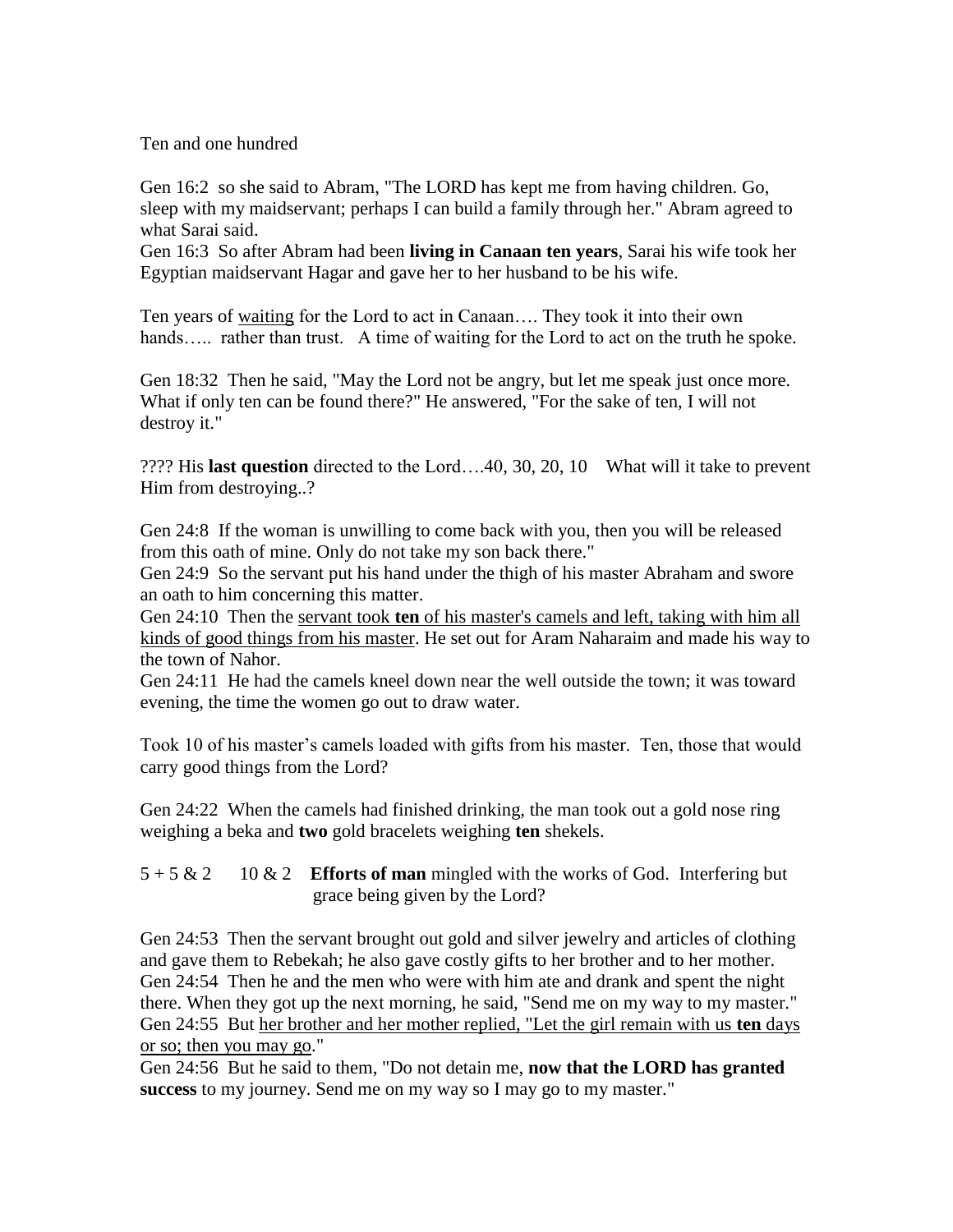Again we see man trying to manipulate the situation in the flesh, to what end? But the Lord still having her come forth and agree to go... His will supreme! His sovereignty.

Gen 31:6 You know that I've worked for your father with all my strength, Gen 31:7 yet your father has cheated me by changing my wages **ten times**. However, God has not allowed him to harm me.

Again we see a wicked man trying to influence a man of God but the Lord still brings His servant to victory in spite of the efforts of the depraved individual.

Gen 32:13 He spent the night there, and from what he had with him he selected a gift for his brother Esau:

Gen 32:14 two hundred female goats and twenty male goats, two hundred ewes and twenty rams,

Gen 32:15 thirty female camels with their young, forty cows and **ten bulls**, and twenty female donkeys and **ten male donkeys**.

Not trusting the Lord but hedging his bet in his own strength again. A lack of faith being demonstrated. Later his brother is not so much concerned with the gifts.

Gen 42:2 He continued, "I have heard that there is grain in Egypt. Go down there and buy some for us, so that we may live and not die."

Gen 42:3 Then **ten** of Joseph's brothers went down to buy grain from Egypt.

Gen 42:4 But Jacob did not send Benjamin, Joseph's brother, with the others, because he was afraid that harm might come to him.

They desired one thing but the Lord was thinking of another.

Gen 45:22 To each of them he gave **new clothing**, but to Benjamin he gave **three hundred** shekels of **silver** and **five** sets of clothes.

He gave the ten brothers new clothing or a new covering. This is felt to be indicative of the blood of Christ. Now Benjamin got something different.

Three hundred denotes one who is given authority to free captives by using a payment to cover their sin. The payment during this age is of course Christ's substitutionary death on the cross in their stead.

Gen 45:23 And this is what he sent to his father: **ten** donkeys loaded with the best things of **Egypt**, and **ten** female donkeys loaded with **grain and bread** and other provisions for his journey.

10 & 10 = 20 A thing of Egypt, the unsaved nations, combined with the bread or truth of heaven equaling 20. Whether twenty has anything to do with the above I donot know but it stands for intercessory prayer for mercy and salvation. Donkeys are not really fit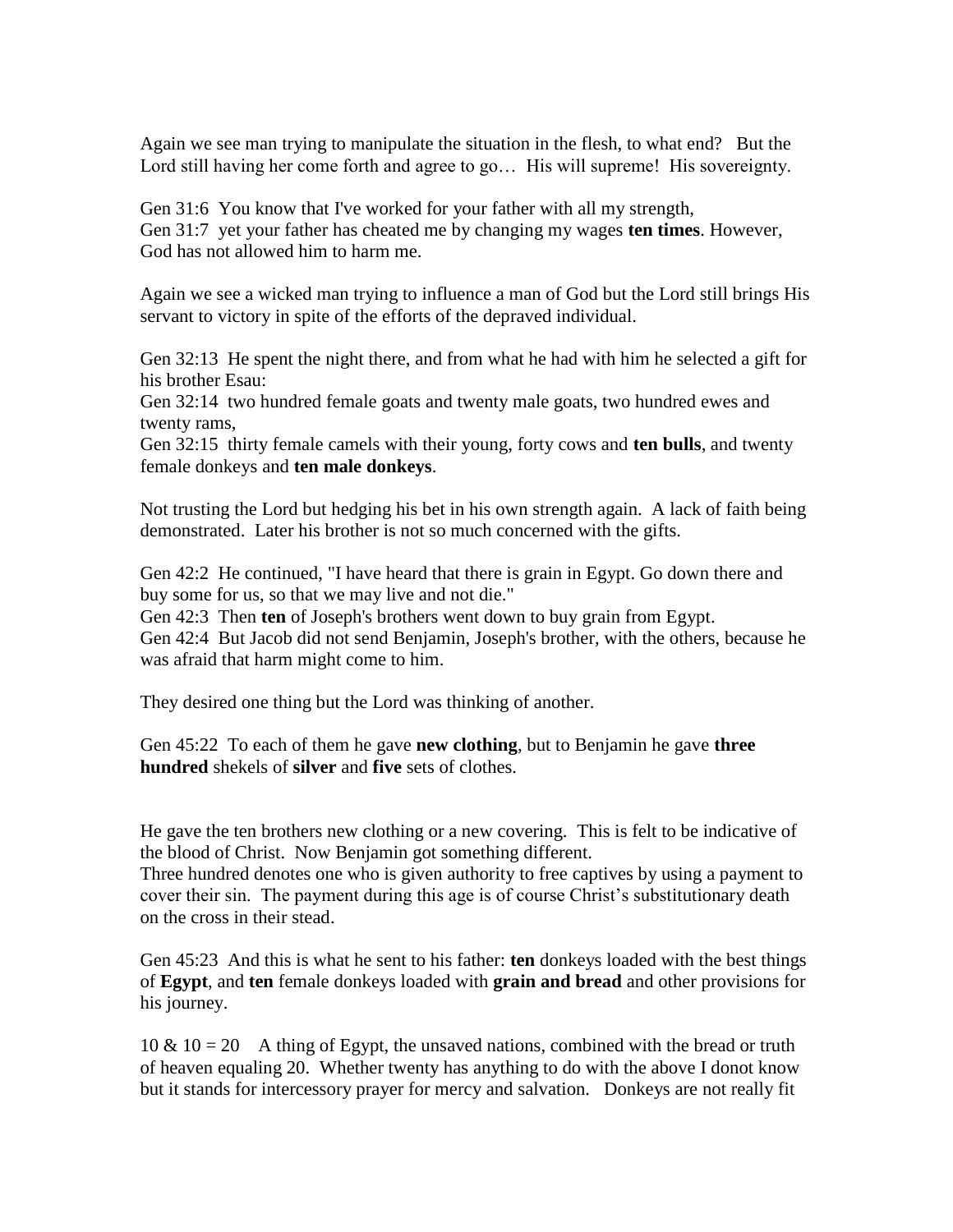for much work until they are disciplined. Taking things of the world and conforming them to the desires of our Lord. Our Lord does desire that we accept what Christ did for us on the cross. Souls are the best thing from Egypt. Redeeming them is important and feeding them the word (grain and bread) for them to grow and mature is important.

Gen 50:26 So Joseph died at the age of a hundred and ten. And after they embalmed him, he was placed in a coffin in Egypt.

In spite of the fact that Joseph (Christ) was rejected by his own and sent away, one to Egypt and the other to the cross to serve the gentiles, repentance leading to salvation for all those that would accept Christ came into the kingdom in spite of themselves. The Lord was sovereign over man's sin. One hundred marks those that our Lord has given a burden for the redemption of others.

Exo 26:1 "Make the tabernacle with **ten** curtains of finely twisted linen and blue, purple and scarlet yarn, with cherubim worked into them by a skilled craftsman.

Exo 26:2 All the curtains are to be the same size--twenty-eight cubits long and four cubits wide.

Exo 26:3 Join **five** of the curtains together, and do the same with the other **five**. Exo 26:4 Make loops of blue material along the edge of the end curtain in one set, and do the same with the end curtain in the other set.

Exo 26:5 Make **fifty** loops on one curtain and **fifty** loops on the end curtain of the other set, with the loops opposite each other.

10 again is shown to contain two fives  $5 + 5$  The Lord's sovereign ability to give grace in the presence of evil and to complete the process leading to His desires in spite of the iniquity found in man. When all of the numbers above are looked at as a whole we see a beautiful type of the priesthood that serves as the closest covering around our Lord.

Exo 26:15 "Make upright frames of **acacia** wood for the tabernacle. Exo 26:16 Each frame is to be **ten** cubits long and a cubit and a half wide,

Trees that bloom in the desert.... Tough durable wood = His people, thought to be the Hebrews in particular.

Lev 26:25 And I will bring the sword upon you to avenge the breaking of the covenant. When you withdraw into your cities, I will send a plague among you, and you will be given into enemy hands.

Lev 26:26 When I cut off your supply of bread, **ten women** will be able to bake your bread in one oven, and they will dole out the bread by weight. You will eat, but you will not be satisfied.

Lev 26:27 "'If in spite of this you still do not listen to me but continue to be hostile toward me,

With out His intervention with His Holy Spirit it is impossible for the Jews to comply with His desires. Ten denotes the attempt of unrepentant people to provide what is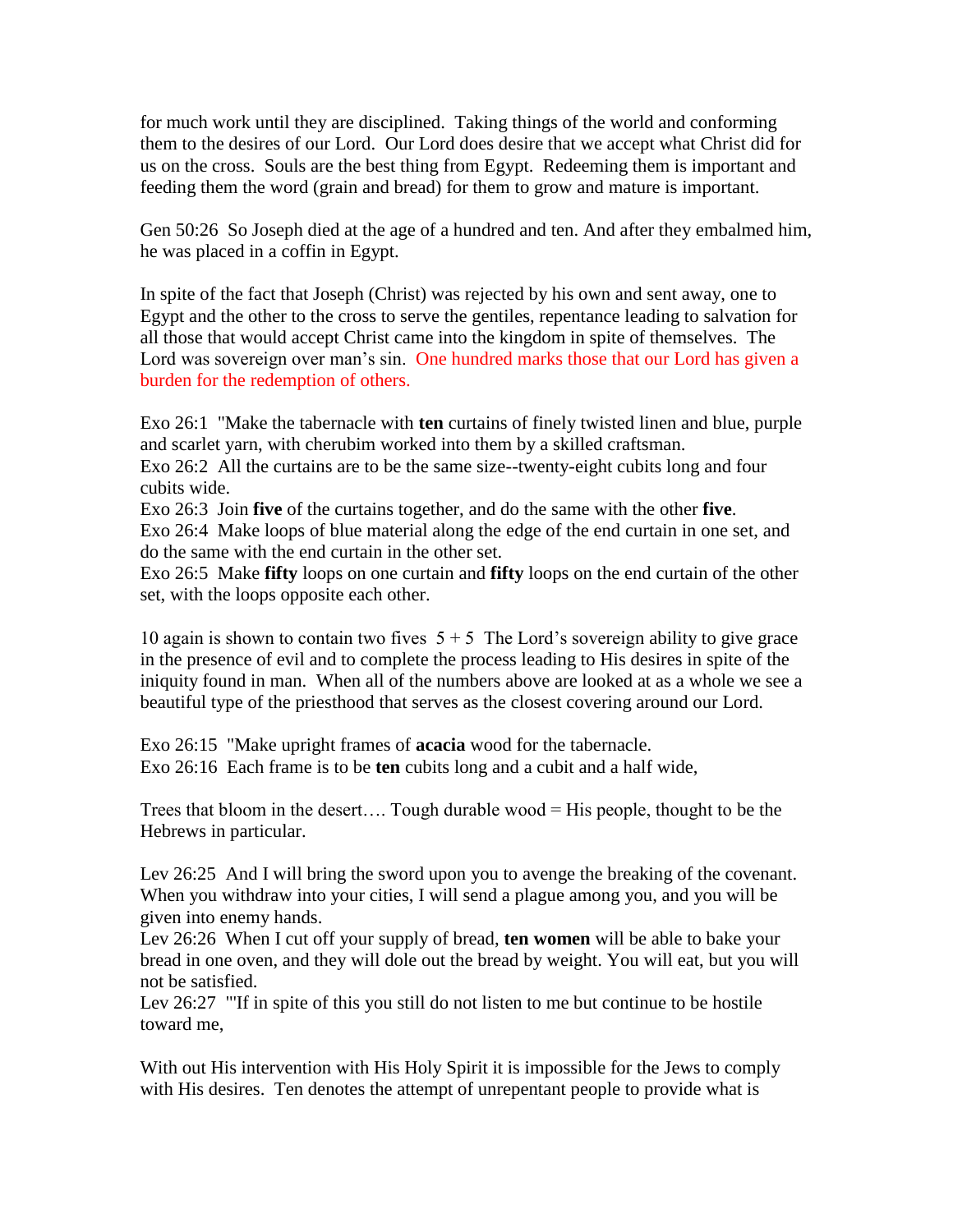necessary. In spite of this our Lord will have His way and will make provision for those that are left.

(Lev 27:5 NIV) If it is a person between the ages of five and twenty, set the value of a male at twenty shekels and of a **female at ten** shekels.

Lesser value? Weakness?

(Lev 27:7 NIV) If it is a person sixty years old or more, set the value of a male at fifteen shekels and of a female at ten shekels.

(Num 7:14 NIV) one gold dish weighing ten shekels, filled with incense;

(Num 7:20 NIV) one gold dish weighing ten shekels, filled with incense;

(Num 7:26 NIV) one gold dish weighing ten shekels, filled with incense;

(Num 7:32 NIV) one gold dish weighing ten shekels, filled with incense;

(Num 7:38 NIV) one gold dish weighing ten shekels, filled with incense;

(Num 7:44 NIV) one gold dish weighing ten shekels, filled with incense;

(Num 7:50 NIV) one gold dish weighing ten shekels, filled with incense;

(Num 7:56 NIV) one gold dish weighing ten shekels, filled with incense;

(Num 7:62 NIV) one gold dish weighing ten shekels, filled with incense;

(Num 7:68 NIV) one gold dish weighing ten shekels, filled with incense;

(Num 7:74 NIV) one gold dish weighing ten shekels, filled with incense;

(Num 7:80 NIV) one gold dish weighing ten shekels, filled with incense;

(Num 7:86 NIV) The twelve gold dishes filled with incense weighed ten shekels each, according to the sanctuary shekel. Altogether, the gold dishes weighed a hundred and twenty shekels.

 $Gold = righteousness.$  Something (10) without much righteousness of its own enabled to offer up a righteous prayer?

All told there was 12 dishes. This number marks a work of the Lord that will lead to the growth of His bride. Something of great value (intercession) coming from something of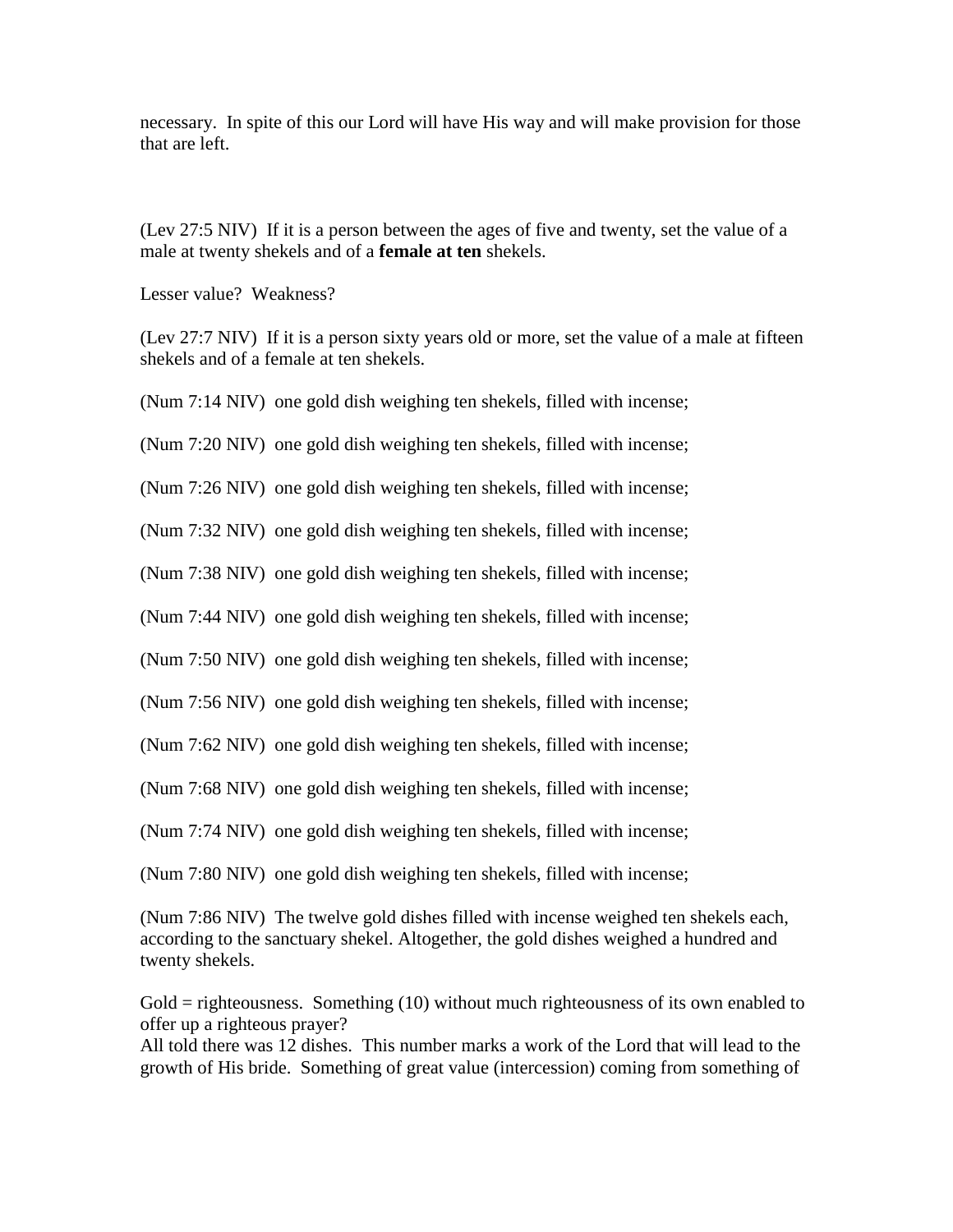the world (10) imputed with gold righteousness. Again the Lord will have his way inspite of the dish.

Righteousness being imputed. Worldly people being given grace after repentance which allows them to become transformed into a life giving being. Prayers offered by the Spirit through us gets the job done.

(Num 11:32 NIV) All that day and night and all the next day the people went out and gathered quail. No one gathered less than **ten homers**. Then they spread them out all around the camp.

They demanded meat in the desert. They tested the Lord, an act of rebellion. He came through in spite of their attitude.

(Num 14:22 NIV) not one of the men who saw my glory and the miraculous signs I performed in Egypt and in the desert but who disobeyed me **and tested me ten times**--

An act of weakness to challenge the Lord. Certainly unrighteous. He responded with grace all ten times in spite of their rebellion.

(Num 29:23 NIV) "'On the fourth day prepare ten bulls, two rams and fourteen male lambs a year old, all without defect.

Connected with a sacrifice. The Lord in his sovereignty will have grace (2) provide for two (14) of His loved ones at the end of this age.

(Deu 4:13 NIV) He declared to you his covenant, the Ten Commandments, which he commanded you to follow and then wrote them on two stone tablets.

(Deu 10:4 NIV) The LORD wrote on these tablets what he had written before, the **Ten**  Commandments he had proclaimed to you on the mountain, out of the fire, on the day of the assembly. And the LORD gave them to me.

Wonderful but unattainable in the flesh. These ten commandments can be obeyed only by the Spirit helping us.

(Deu 32:30 NIV) How could one man chase a thousand, or **two put ten** thousand to flight, unless their Rock had sold them, unless the LORD had given them up?

A connection of the two with the ten is noted throughout scripture. The two always contending with the ten and or transforming the ten. Turning the ten into something better.

**Ten = weakness of a worldly man marked for strengthening through grace given by a sovereign God.**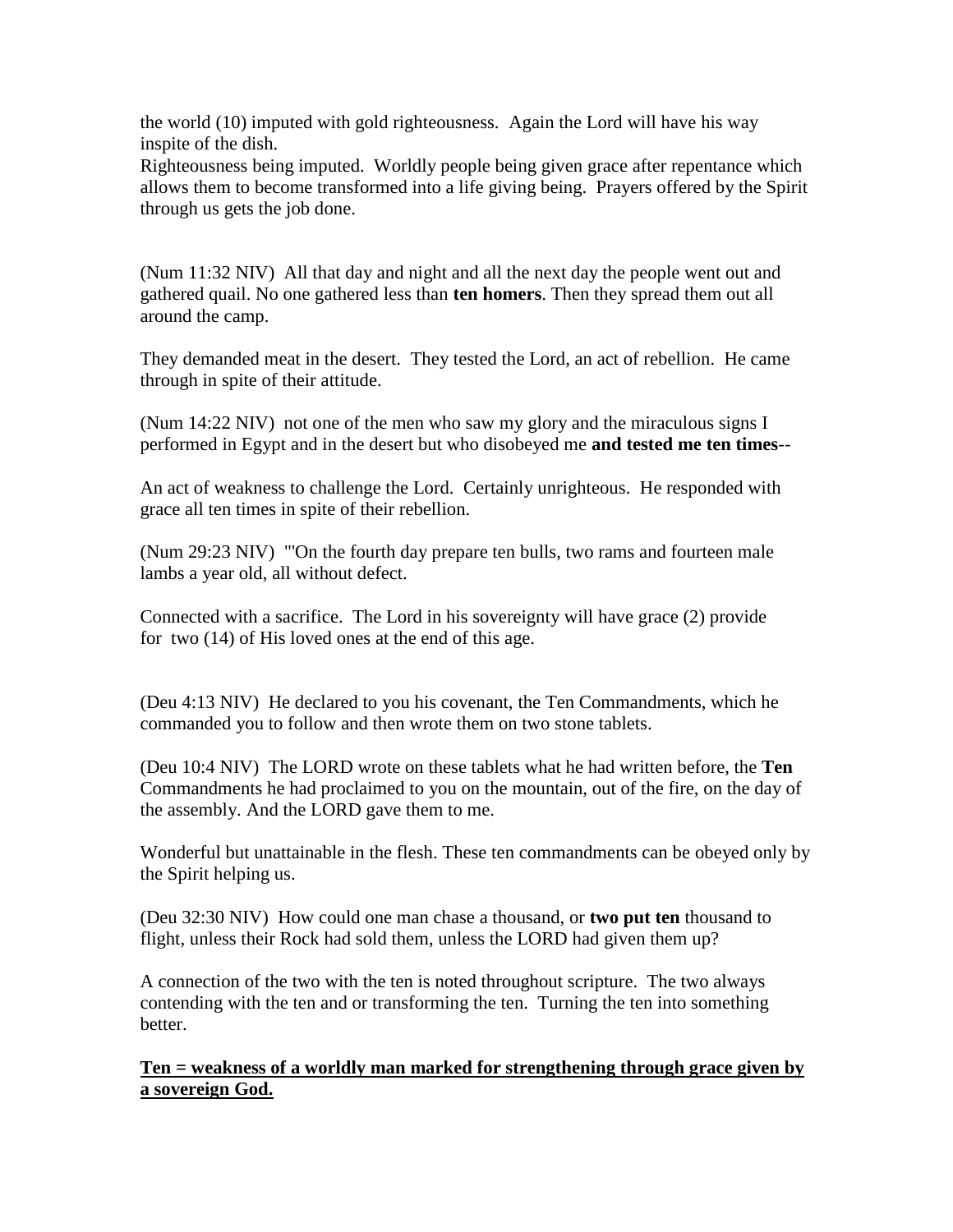(Deu 33:17 NIV) In majesty he is like a **firstborn** bull; his horns are the horns of a **wild ox**. With them **he will gore** the nations, even those at the ends of the earth. Such are the ten thousands of Ephraim; such are the thousands of Manasseh."

## **This would be Jesus incarnate in the two chosen corporate vessels able to subdue the nations and bend them to his will. Two horns one on each side. Similar to the two Seraphim one each side in the Holy of Holies.**

(Josh 17:5 NIV) Manasseh's share consisted of ten tracts of land besides Gilead and Bashan east of the Jordan,

Ten plus two  $= 12$ 

Manasseh is a type of one of the Two and consequently throught the grace of the Lord will help in the refining and salvation of the ten. His responsibility is toward that ten.

(Josh 21:5 NIV) The rest of Kohath's descendants were allotted **ten** towns from the clans of the tribes of Ephraim, Dan and half of Manasseh.

(Josh 21:26 NIV) All these **ten towns** and their pasturelands were given to the rest of the Kohathite clans.

(Josh 22:14 NIV) With him they sent **ten** of the chief men, one for each of the tribes of Israel, each the head of a family division among the Israelite clans.

(Josh 24:29 NIV) After these things, **Joshua** son of Nun, the servant of the LORD, died at the age of a hundred and ten.

We know that Joshua is a type of Jesus so if the meaning of one hundred and ten is correct it should fit the prime goal of our Lord. One hundred in scripture points to the one who has the ability to work redemption. The next number, reading from left to right is the number ten. This number stands for those incapable of performing anything good on their own. Remember the twelve men who went into the land of Canan to spy it out. Ten cane back with a negative report regarding their ability to take the land. Two were positive about taking it.

(Judg 1:4 NIV) When Judah attacked, the LORD gave the Canaanites and Perizzites into their hands and they struck down **ten** thousand men at Bezek.

(Judg 3:29 NIV) At that time they struck down about ten thousand Moabites, all vigorous and strong; not a man escaped.

Unrighteous men that didn't know the Lord being taken by the Lord's people. Enemies of the Lord and of His people not marked for redemption.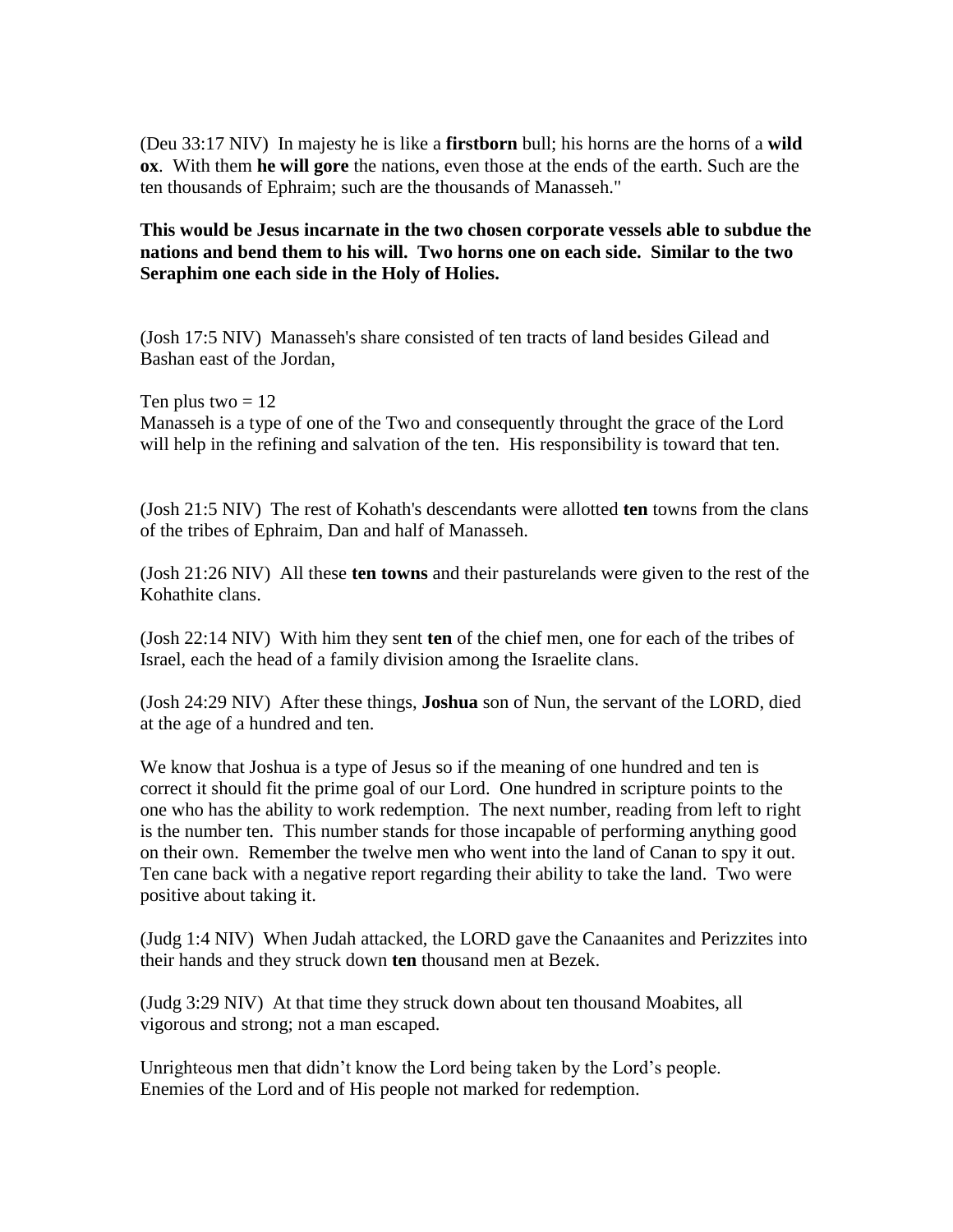(Judg 4:10 NIV) where he summoned Zebulun and Naphtali. Ten thousand men followed him, and Deborah also went with him.

(Judg 4:14 NIV) Then Deborah said to Barak, "Go! This is the day the LORD has given Sisera into your hands. Has not the LORD gone ahead of you?" So Barak went down Mount Tabor, followed by ten thousand men.

Above we are looking at the Lord's will being expressed to use a weak and degenerate people in warfare through His sovereign grace to win the battle.

(Judg 6:27 NIV) So Gideon took **ten** of his servants and did as the LORD told him. But because he was afraid of his family and the men of the town, he did it at night rather than in the daytime.

Here worldly men, weak men as he himself was, filled with fear initiated a beginning. Nevertheless the Lord was able to use them to get the job done during a time of darkness.

(Judg 7:3 NIV) announce now to the people, 'Anyone who trembles with fear may turn back and leave Mount Gilead.'" So twenty-two thousand men left, while **ten** thousand remained.

 $2 X 11 =$  without Christ! The ten would have Him with them to help them in spite of their weakness and persona insufficiency.

(Judg 17:10 NIV) Then Micah said to him, "Live with me and be **my father and priest**, and I'll give you **ten** shekels of **silver** a year, your clothes and your food."

Offered worldly value instead of true spirituality.

(Judg 20:10 NIV) We'll take **ten** men out of every hundred from all the tribes of Israel, and a hundred from a thousand, and a thousand from ten thousand, to get provisions for the army. Then, when the army arrives at Gibeah in Benjamin, it can give them what they deserve for all this vileness done in Israel."

(Judg 20:34 NIV) Then **ten** thousand of Israel's finest men made a frontal attack on Gibeah. The fighting was so heavy that the Benjamites did not realize how near disaster was.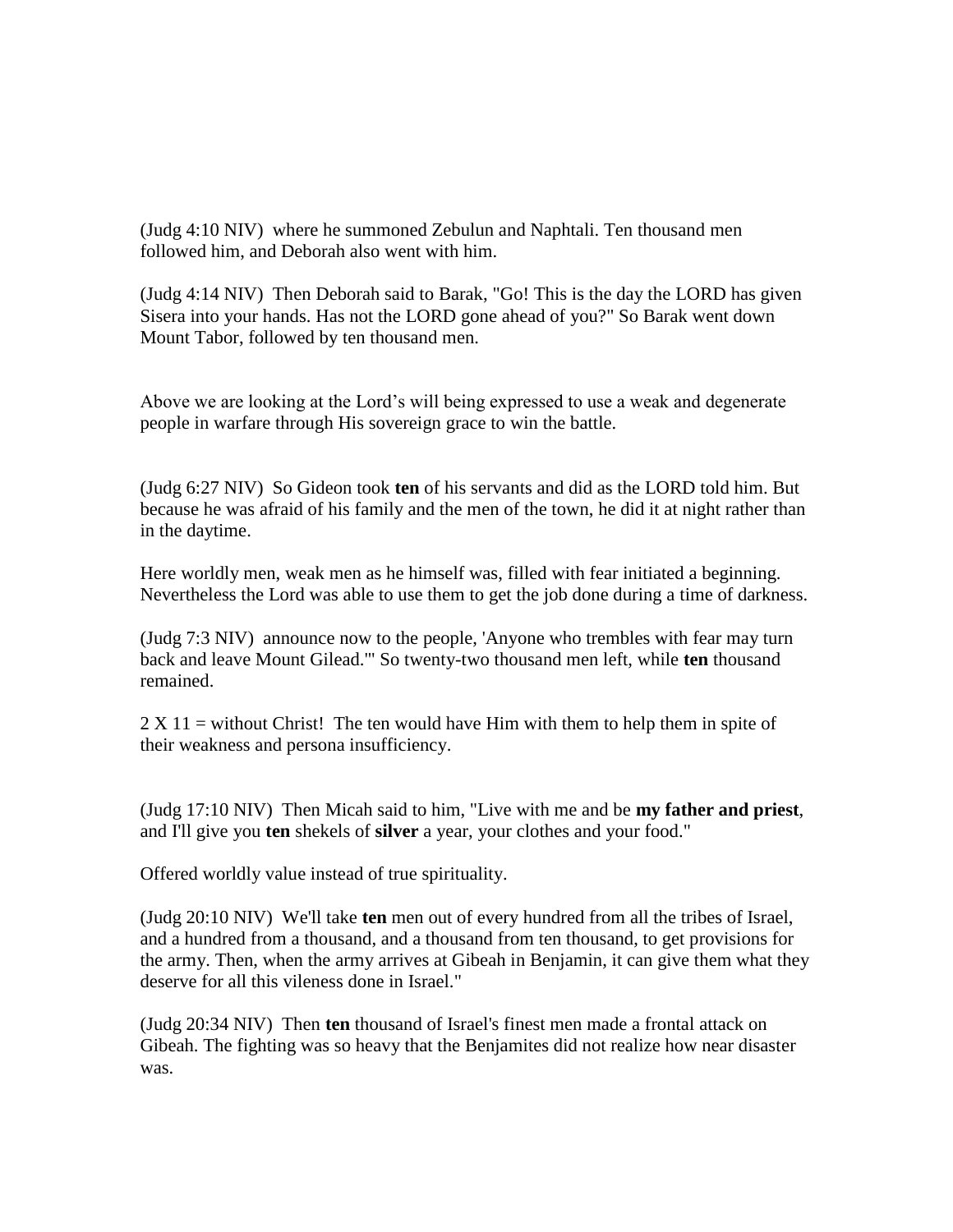The unrighteous inflicting vengeance.

(Ruth 1:4 NIV) They married **Moabite** women, one named Orpah and the other Ruth. After they had lived there about **ten** years,

They disobeyed the Lord by marrying outside their people. It took a period of time for them to forget the Lord's commands and go the ways of the world.

(Ruth 4:2 NIV) Boaz took ten of the elders of the town and said, "Sit here," and they did so.

(1 Sam 1:8 NIV) Elkanah her husband would say to her, "Hannah, why are you weeping? Why don't you eat? Why are you downhearted? Don't I mean more to you than **ten** sons?"

Again ten marks those that are of the world.

(1 Sam 15:4 NIV) So Saul summoned the men and mustered them at Telaim--two hundred thousand foot soldiers and ten thousand men from Judah.

The two and ten again. The Lord enabling the unrighteous to function.

(1 Sam 17:17 NIV) Now Jesse said to his son David, "Take this ephah of roasted grain and these **ten loaves** of bread for your brothers and hurry to their camp.

(1 Sam 17:18 NIV) Take along these **ten cheeses** to the commander of their unit. See how your brothers are and bring back some assurance from them.

Food sent by Jesse and carried by David. David is a type of Christ. Food is provided for those that are "unregenerate" to enable them to continue to function. Our Lord does this as an act of Grace for our benefit.

(1 Sam 25:5 NIV) So he sent ten young men and said to them, "Go up to Nabal at Carmel and greet him in my name.

(1 Sam 25:38 NIV) About ten days later, the LORD struck Nabal and he died.

Nabel (a fool) not caring for anything but greed is destroyed.

(2 Sam 15:16 NIV) The king set out, with his entire household following him; but he left ten concubines to take care of the palace.

Those that are unclean left to bear responsibility, or take part in it, for something David did a long time ago.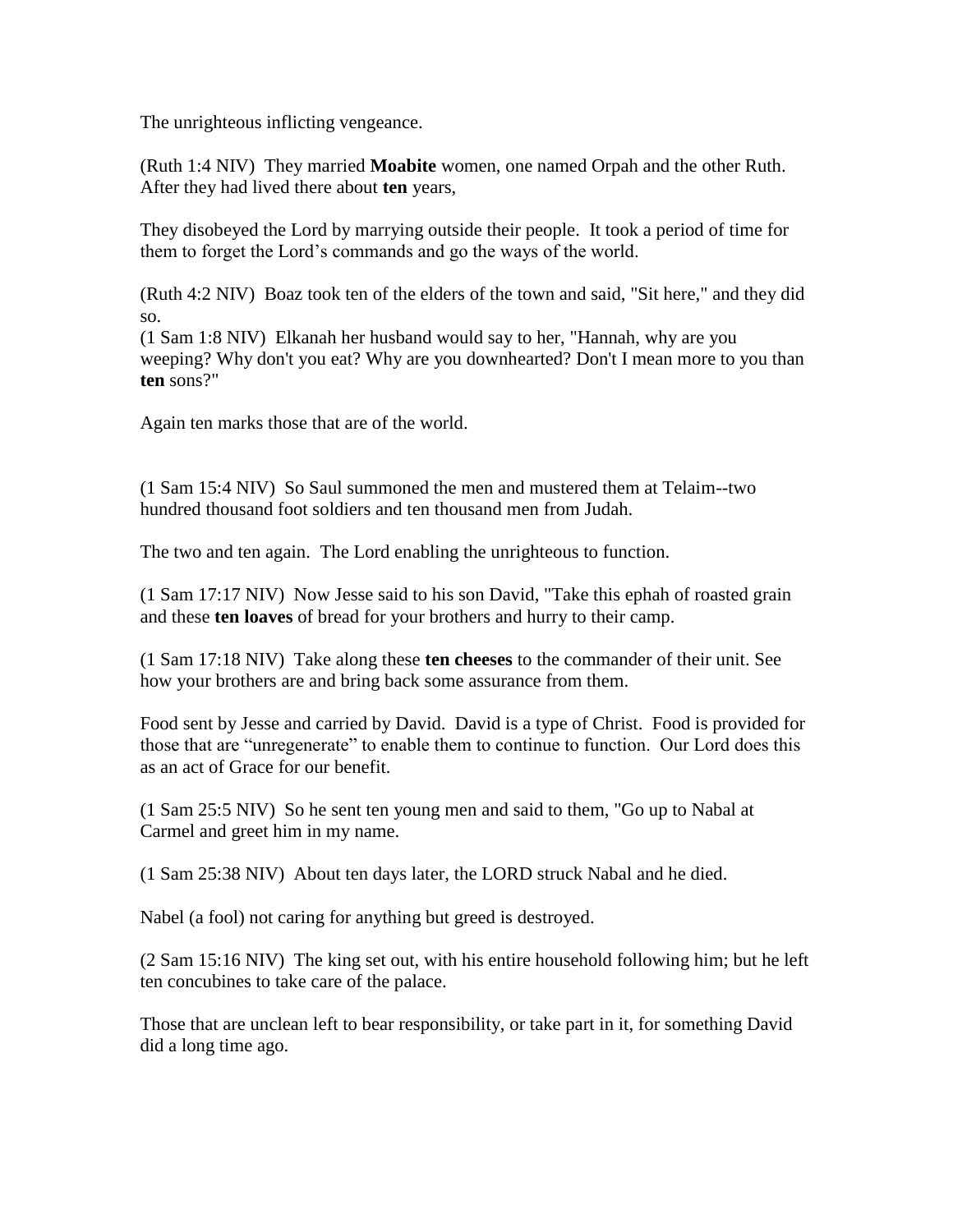(2 Sam 18:3 NIV) But the men said, "You must not go out; if we are forced to flee, they won't care about us. Even if half of us die, they won't care; but you are worth ten thousand of us. It would be better now for you to give us support from the city."

David, a type of Christ crucified, is worth more than ten thousand men that are unregenerate although given grace by the Lord to function.

(2 Sam 18:11 NIV) Joab said to the man who had told him this, "What! You saw him? Why didn't you strike him to the ground right there? Then I would have had to give you ten shekels of silver and a warrior's belt."

A perverted reward that at first looks attractive. Continue the use of what we have already determined with those that follow and see if it does not fit almost everyone.

(2 Sam 18:15 NIV) And ten of Joab's armor-bearers surrounded Absalom, struck him and killed him.

(2 Sam 19:43 NIV) Then the men of Israel answered the men of Judah, "We have ten shares in the king; and besides, we have a greater claim on David than you have. So why do you treat us with contempt? Were we not the first to speak of bringing back our king?" But the men of Judah responded even more harshly than the men of Israel.

(2 Sam 20:3 NIV) When David returned to his palace in Jerusalem, he took the ten concubines he had left to take care of the palace and put them in a house under guard. He provided for them, but did not lie with them. They were kept in confinement till the day of their death, living as widows.

(1 Ki 4:23 NIV) ten head of stall-fed cattle, twenty of pasture-fed cattle and a hundred sheep and goats, as well as deer, gazelles, roebucks and choice fowl.

(1 Ki 5:14 NIV) He sent them off to Lebanon in shifts of ten thousand a month, so that they spent one month in Lebanon and two months at home. Adoniram was in charge of the forced labor.

(1 Ki 6:3 NIV) The portico at the front of the main hall of the temple extended the width of the temple, that is twenty cubits, and projected ten cubits from the front of the temple.

(1 Ki 6:23 NIV) In the inner sanctuary he made a pair of cherubim of olive wood, each ten cubits high.

(1 Ki 6:24 NIV) One wing of the first cherub was five cubits long, and the other wing five cubits--ten cubits from wing tip to wing tip.

(1 Ki 6:25 NIV) The second cherub also measured ten cubits, for the two cherubim were identical in size and shape.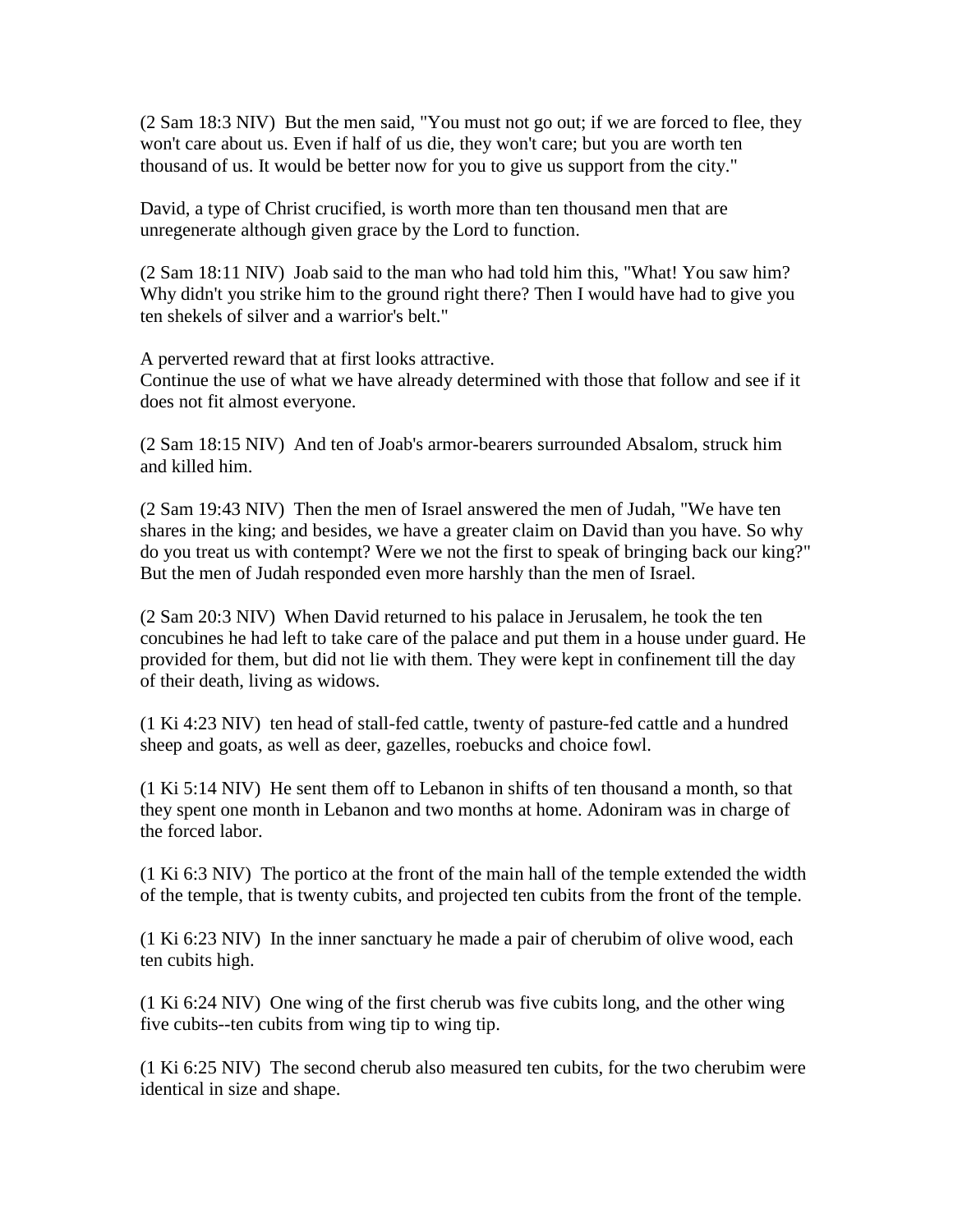(1 Ki 6:26 NIV) The height of each cherub was ten cubits.

(1 Ki 7:10 NIV) The foundations were laid with large stones of good quality, some measuring ten cubits and some eight.

(1 Ki 7:23 NIV) He made the Sea of cast metal, circular in shape, measuring ten cubits from rim to rim and five cubits high. It took a line of thirty cubits to measure around it.

(1 Ki 7:24 NIV) Below the rim, gourds encircled it--ten to a cubit. The gourds were cast in two rows in one piece with the Sea.

(1 Ki 7:27 NIV) He also made ten movable stands of bronze; each was four cubits long, four wide and three high.

(1 Ki 7:37 NIV) This is the way he made the ten stands. They were all cast in the same molds and were identical in size and shape.

(1 Ki 7:38 NIV) He then made ten bronze basins, each holding forty baths and measuring four cubits across, one basin to go on each of the ten stands.

(1 Ki 7:43 NIV) the ten stands with their ten basins;

(1 Ki 11:31 NIV) Then he said to Jeroboam, "Take ten pieces for yourself, for this is what the LORD, the God of Israel, says: 'See, I am going to tear the kingdom out of Solomon's hand and give you ten tribes.

(1 Ki 11:35 NIV) I will take the kingdom from his son's hands and give you ten tribes.

(1 Ki 14:3 NIV) Take ten loaves of bread with you, some cakes and a jar of honey, and go to him. He will tell you what will happen to the boy."

(2 Ki 5:5 NIV) "By all means, go," the king of Aram replied. "I will send a letter to the king of Israel." So Naaman left, taking with him ten talents of silver, six thousand shekels of gold and ten sets of clothing.

(2 Ki 13:7 NIV) Nothing had been left of the army of Jehoahaz except fifty horsemen, ten chariots and ten thousand foot soldiers, for the king of Aram had destroyed the rest and made them like the dust at threshing time.

(2 Ki 14:7 NIV) He was the one who defeated ten thousand Edomites in the Valley of Salt and captured Sela in battle, calling it Joktheel, the name it has to this day.

(2 Ki 15:17 NIV) In the thirty-ninth year of Azariah king of Judah, Menahem son of Gadi became king of Israel, and he reigned in Samaria ten years.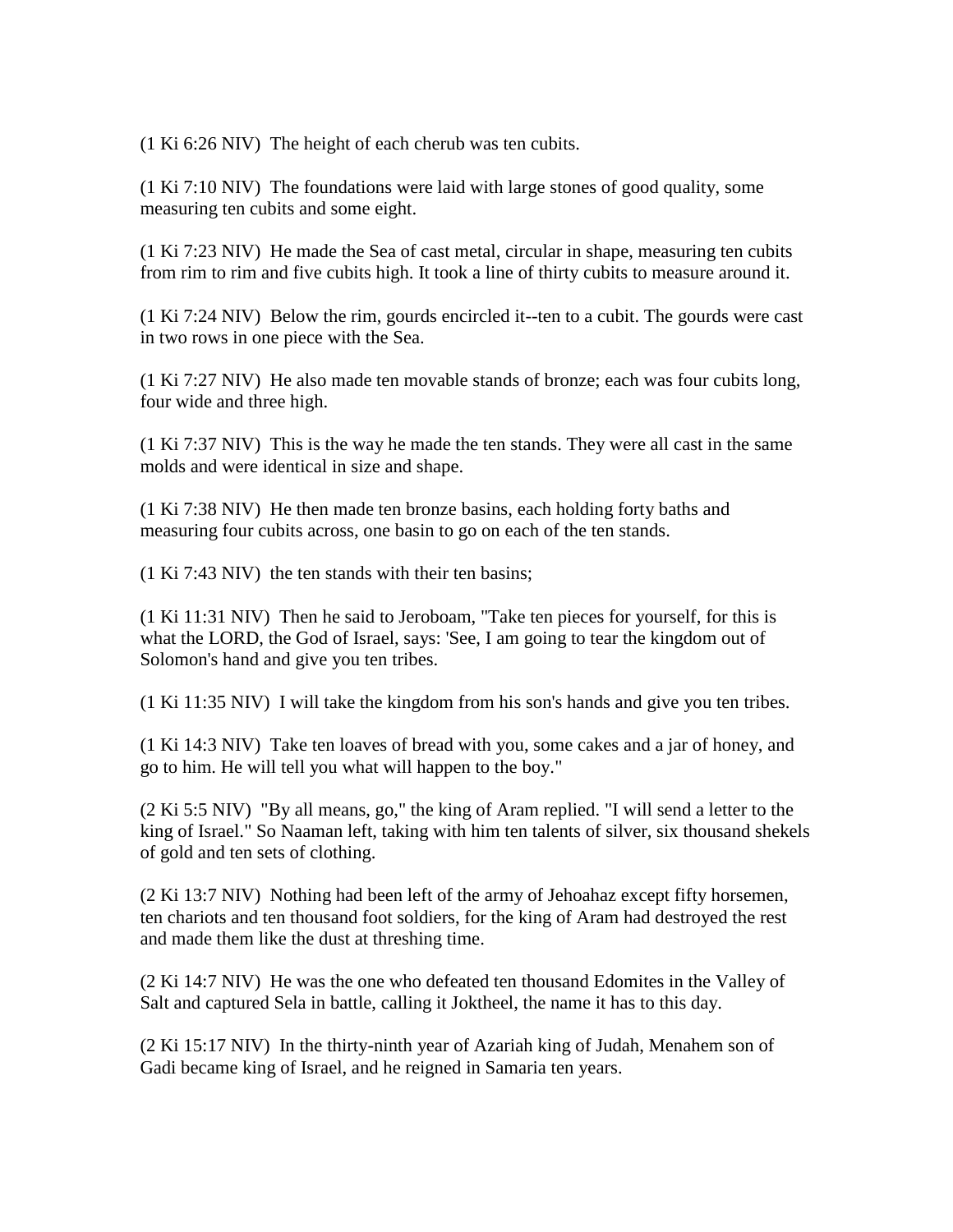(2 Ki 20:9 NIV) Isaiah answered, "This is the Lord's sign to you that the LORD will do what he has promised: Shall the shadow go forward ten steps, or shall it go back ten steps?"

(2 Ki 20:10 NIV) "It is a simple matter for the shadow to go forward ten steps," said Hezekiah. "Rather, have it go back ten steps."

(2 Ki 20:11 NIV) Then the prophet Isaiah called upon the LORD, and the LORD made the shadow go back the ten steps it had gone down on the stairway of Ahaz.

(2 Ki 24:14 NIV) He carried into exile all Jerusalem: all the officers and fighting men, and all the craftsmen and artisans--a total of ten thousand. Only the poorest people of the land were left.

(2 Ki 25:25 NIV) In the seventh month, however, Ishmael son of Nethaniah, the son of Elishama, who was of royal blood, came with ten men and assassinated Gedaliah and also the men of Judah and the Babylonians who were with him at Mizpah.

(1 Chr 6:61 NIV) The rest of Kohath's descendants were allotted ten towns from the clans of half the tribe of Manasseh.

(1 Chr 29:7 NIV) They gave toward the work on the temple of God five thousand talents and ten thousand darics of gold, ten thousand talents of silver, eighteen thousand talents of bronze and a hundred thousand talents of iron.

(2 Chr 4:1 NIV) He made a bronze altar twenty cubits long, twenty cubits wide and ten cubits high.

(2 Chr 4:2 NIV) He made the Sea of cast metal, circular in shape, measuring ten cubits from rim to rim and five cubits high. It took a line of thirty cubits to measure around it.

(2 Chr 4:3 NIV) Below the rim, figures of bulls encircled it--ten to a cubit. The bulls were cast in two rows in one piece with the Sea.

(2 Chr 4:6 NIV) He then made ten basins for washing and placed five on the south side and five on the north. In them the things to be used for the burnt offerings were rinsed, but the Sea was to be used by the priests for washing.

(2 Chr 4:7 NIV) He made ten gold lampstands according to the specifications for them and placed them in the temple, five on the south side and five on the north.

(2 Chr 4:8 NIV) He made ten tables and placed them in the temple, five on the south side and five on the north. He also made a hundred gold sprinkling bowls.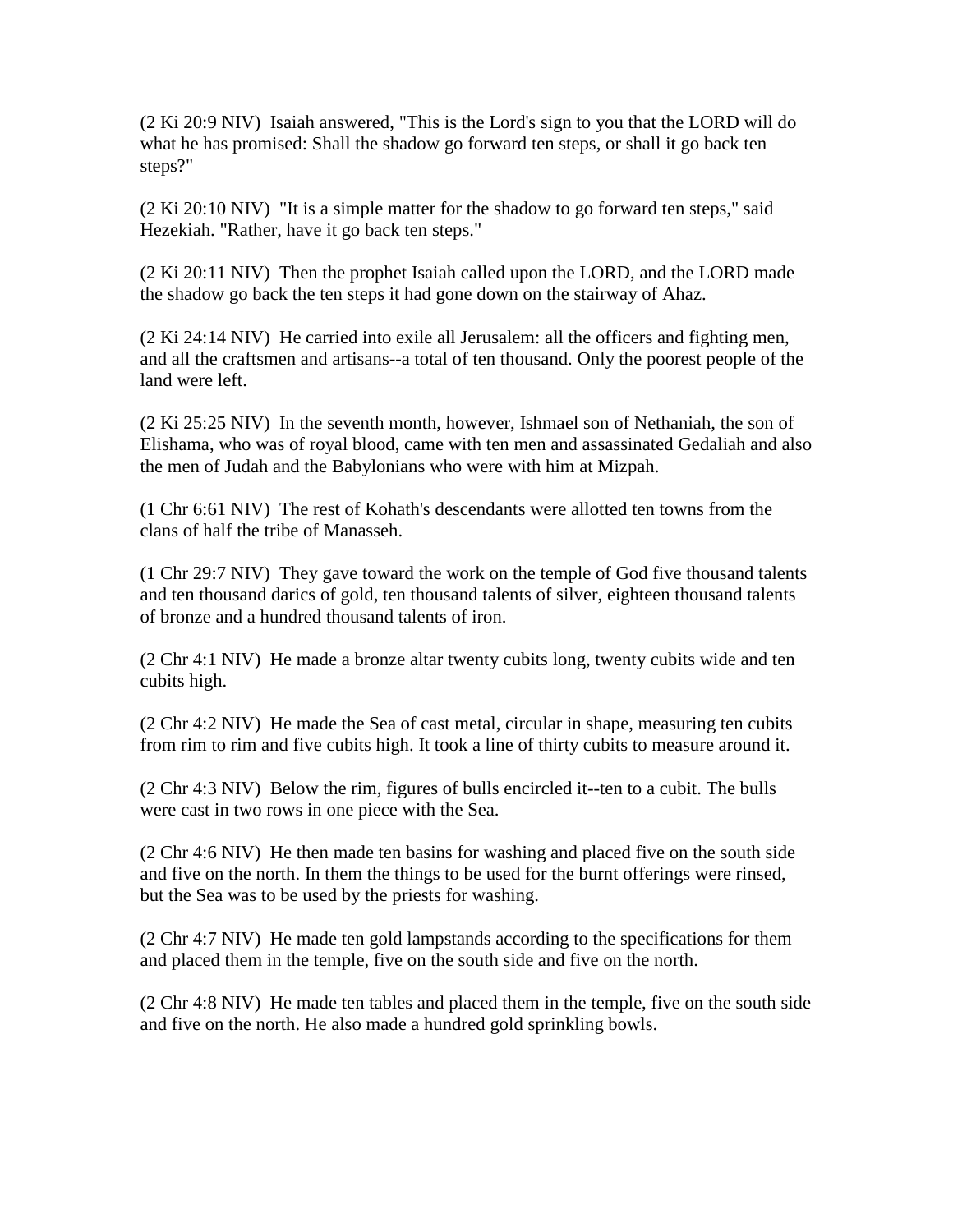(2 Chr 14:1 NIV) And Abijah rested with his fathers and was buried in the City of David. Asa his son succeeded him as king, and in his days the country was at peace for ten years.

(2 Chr 25:11 NIV) Amaziah then marshaled his strength and led his army to the Valley of Salt, where he killed ten thousand men of Seir.

(2 Chr 25:12 NIV) The army of Judah also captured ten thousand men alive, took them to the top of a cliff and threw them down so that all were dashed to pieces.

(2 Chr 27:5 NIV) Jotham made war on the king of the Ammonites and conquered them. That year the Ammonites paid him a hundred talents of silver, ten thousand cors of wheat and ten thousand cors of barley. The Ammonites brought him the same amount also in the second and third years.

(2 Chr 30:24 NIV) Hezekiah king of Judah provided a thousand bulls and seven thousand sheep and goats for the assembly, and the officials provided them with a thousand bulls and ten thousand sheep and goats. A great number of priests consecrated themselves.

(2 Chr 36:9 NIV) Jehoiachin was eighteen years old when he became king, and he reigned in Jerusalem three months and ten days. He did evil in the eyes of the LORD.

(Ezra 8:24 NIV) Then I set apart twelve of the leading priests, together with Sherebiah, Hashabiah and ten of their brothers,

(Neh 4:12 NIV) Then the Jews who lived near them came and told us ten times over, "Wherever you turn, they will attack us."

(Neh 5:18 NIV) Each day one ox, six choice sheep and some poultry were prepared for me, and every ten days an abundant supply of wine of all kinds. In spite of all this, I never demanded the food allotted to the governor, because the demands were heavy on these people.

(Neh 11:1 NIV) Now the leaders of the people settled in Jerusalem, and the rest of the people cast lots to bring one out of every ten to live in Jerusalem, the holy city, while the remaining nine were to stay in their own towns.

(Est 3:9 NIV) If it pleases the king, let a decree be issued to destroy them, and I will put ten thousand talents of silver into the royal treasury for the men who carry out this business."

(Est 9:10 NIV) the ten sons of Haman son of Hammedatha, the enemy of the Jews. But they did not lay their hands on the plunder.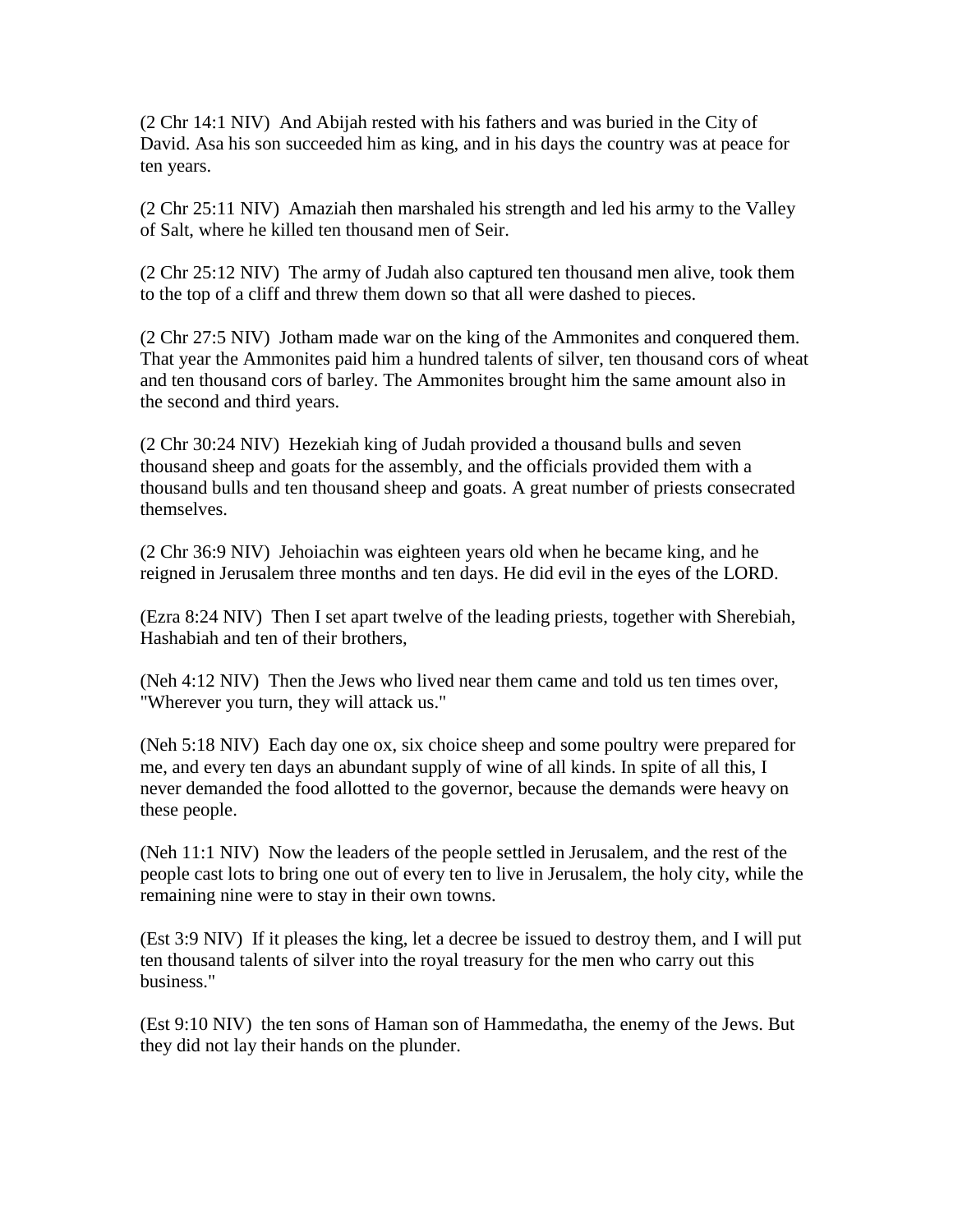(Est 9:12 NIV) The king said to Queen Esther, "The Jews have killed and destroyed five hundred men and the ten sons of Haman in the citadel of Susa. What have they done in the rest of the king's provinces? Now what is your petition? It will be given you. What is your request? It will also be granted."

(Est 9:13 NIV) "If it pleases the king," Esther answered, "give the Jews in Susa permission to carry out this day's edict tomorrow also, and let Haman's ten sons be hanged on gallows."

(Est 9:14 NIV) So the king commanded that this be done. An edict was issued in Susa, and they hanged the ten sons of Haman.

(Job 19:3 NIV) Ten times now you have reproached me; shamelessly you attack me.

(Psa 33:2 NIV) Praise the LORD with the harp; make music to him on the ten-stringed lyre.

(Psa 91:7 NIV) A thousand may fall at your side, ten thousand at your right hand, but it will not come near you.

(Psa 92:3 NIV) to the music of the ten-stringed lyre and the melody of the harp.

(Psa 144:9 NIV) I will sing a new song to you, O God; on the ten-stringed lyre I will make music to you,

(Eccl 7:19 NIV) Wisdom makes one wise man more powerful than ten rulers in a city.

(Song 5:10 NIV) My lover is radiant and ruddy, outstanding among ten thousand.

(Isa 5:10 NIV) A ten-acre vineyard will produce only a bath of wine, a homer of seed only an ephah of grain."

(Isa 38:8 NIV) I will make the shadow cast by the sun go back the ten steps it has gone down on the stairway of Ahaz.'" So the sunlight went back the ten steps it had gone down.

(Jer 41:1 NIV) In the seventh month Ishmael son of Nethaniah, the son of Elishama, who was of royal blood and had been one of the king's officers, came with ten men to Gedaliah son of Ahikam at Mizpah. While they were eating together there,

(Jer 41:2 NIV) Ishmael son of Nethaniah and the ten men who were with him got up and struck down Gedaliah son of Ahikam, the son of Shaphan, with the sword, killing the one whom the king of Babylon had appointed as governor over the land.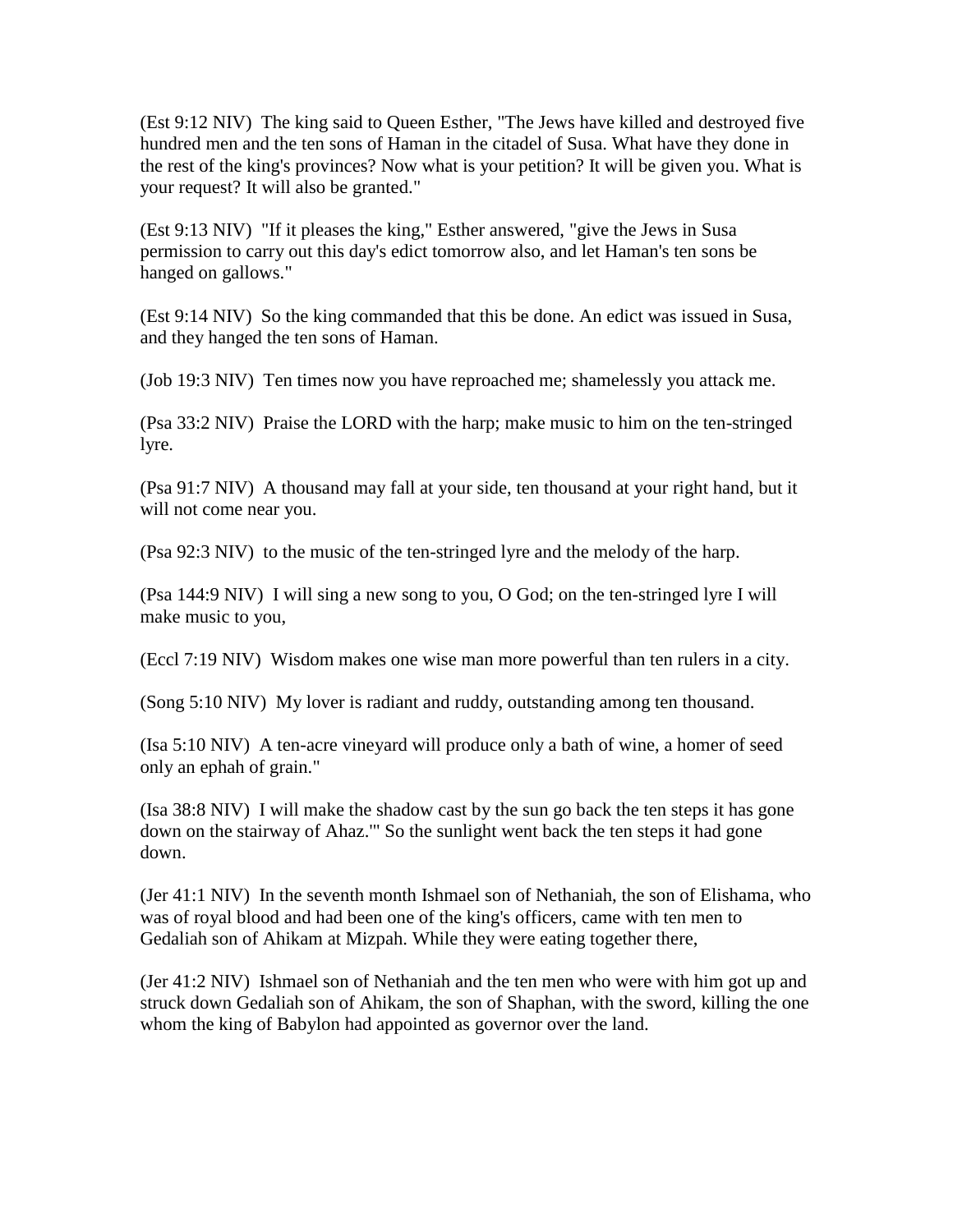(Jer 41:8 NIV) But ten of them said to Ishmael, "Don't kill us! We have wheat and barley, oil and honey, hidden in a field." So he let them alone and did not kill them with the others.

(Jer 42:7 NIV) Ten days later the word of the LORD came to Jeremiah.

(Ezek 40:11 NIV) Then he measured the width of the entrance to the gateway; it was ten cubits and its length was thirteen cubits.

(Ezek 41:2 NIV) The entrance was ten cubits wide, and the projecting walls on each side of it were five cubits wide. He also measured the outer sanctuary; it was forty cubits long and twenty cubits wide.

(Ezek 42:4 NIV) In front of the rooms was an inner passageway ten cubits wide and a hundred cubits long. Their doors were on the north.

(Ezek 45:14 NIV) The prescribed portion of oil, measured by the bath, is a tenth of a bath from each cor (which consists of ten baths or one homer, for ten baths are equivalent to a homer).

(Dan 1:12 NIV) "Please test your servants for ten days: Give us nothing but vegetables to eat and water to drink.

(Dan 1:14 NIV) So he agreed to this and tested them for ten days.

(Dan 1:15 NIV) At the end of the ten days they looked healthier and better nourished than any of the young men who ate the royal food.

(Dan 1:20 NIV) In every matter of wisdom and understanding about which the king questioned them, he found them ten times better than all the magicians and enchanters in his whole kingdom.

(Dan 7:7 NIV) "After that, in my vision at night I looked, and there before me was a fourth beast--terrifying and frightening and very powerful. It had large iron teeth; it crushed and devoured its victims and trampled underfoot whatever was left. It was different from all the former beasts, and it had ten horns.

(Dan 7:10 NIV) A river of fire was flowing, coming out from before him. Thousands upon thousands attended him; ten thousand times ten thousand stood before him. The court was seated, and the books were opened.

(Dan 7:20 NIV) I also wanted to know about the ten horns on its head and about the other horn that came up, before which three of them fell--the horn that looked more imposing than the others and that had eyes and a mouth that spoke boastfully.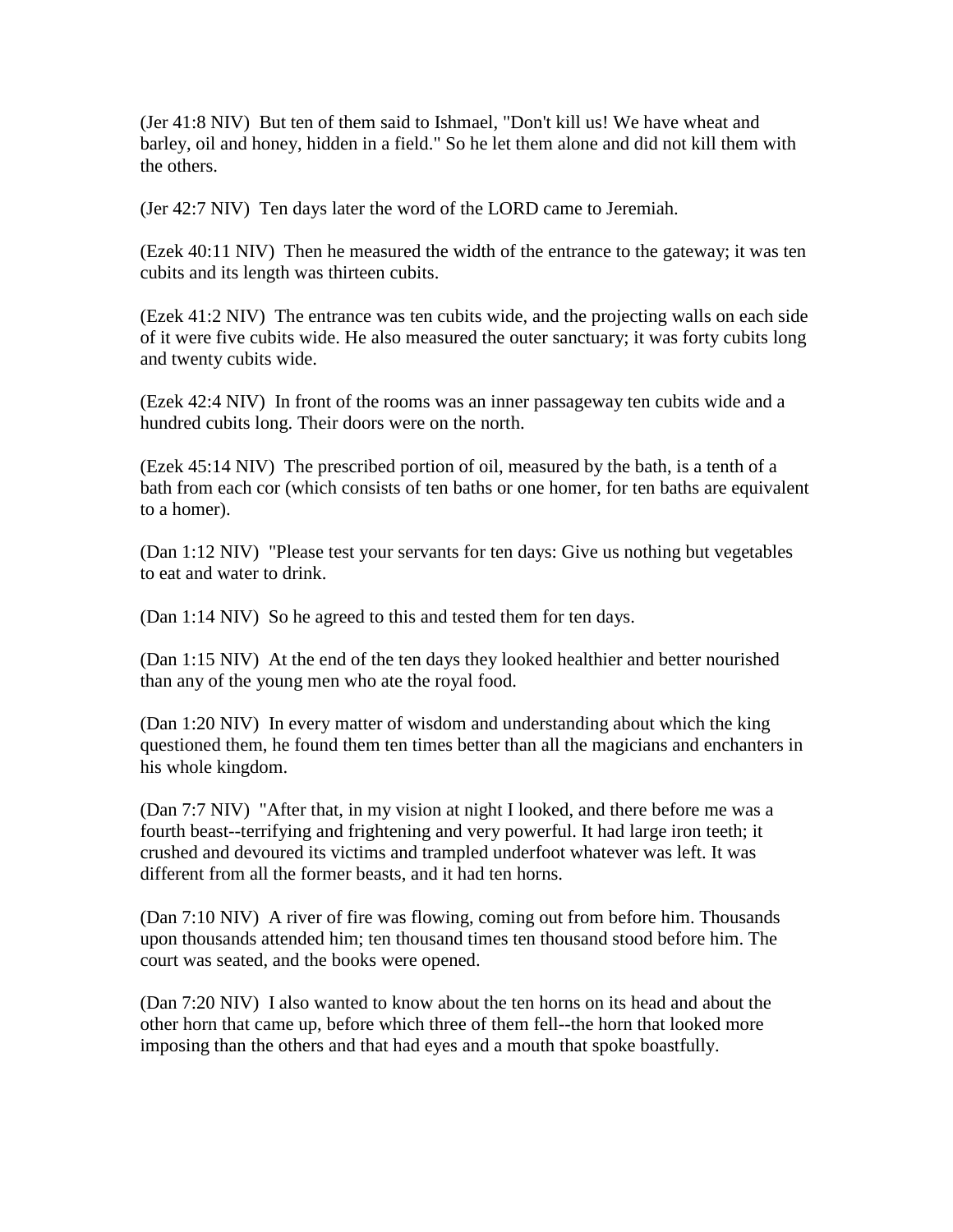(Dan 7:24 NIV) The ten horns are ten kings who will come from this kingdom. After them another king will arise, different from the earlier ones; he will subdue three kings.

(Amos 5:3 NIV) This is what the Sovereign LORD says: "The city that marches out a thousand strong for Israel will have only a hundred left; the town that marches out a hundred strong will have only ten left."

(Amos 6:9 NIV) If ten men are left in one house, they too will die.

(Micah 6:7 NIV) Will the LORD be pleased with thousands of rams, with ten thousand rivers of oil? Shall I offer my firstborn for my transgression, the fruit of my body for the sin of my soul?

(Hag 2:16 NIV) When anyone came to a heap of twenty measures, there were only ten. When anyone went to a wine vat to draw fifty measures, there were only twenty.

(Zec 8:23 NIV) This is what the LORD Almighty says: "In those days ten men from all languages and nations will take firm hold of one Jew by the hem of his robe and say, 'Let us go with you, because we have heard that God is with you.'" An Oracle

(Mat 18:24 NIV) As he began the settlement, a man who owed him ten thousand talents was brought to him.

(Mat 20:24 NIV) When the ten heard about this, they were indignant with the two brothers.

(Mat 25:1 NIV) "At that time the kingdom of heaven will be like ten virgins who took their lamps and went out to meet the bridegroom.

(Mat 25:28 NIV) "'Take the talent from him and give it to the one who has the ten talents.

(Mark 10:41 NIV) When the ten heard about this, they became indignant with James and John.

(Luke 14:31 NIV) "Or suppose a king is about to go to war against another king. Will he not first sit down and consider whether he is able with ten thousand men to oppose the one coming against him with twenty thousand?

(Luke 15:8 NIV) "Or suppose a woman has ten silver coins and loses one. Does she not light a lamp, sweep the house and search carefully until she finds it?

(Luke 17:12 NIV) As he was going into a village, ten men who had leprosy met him. They stood at a distance

(Luke 17:17 NIV) Jesus asked, "Were not all ten cleansed? Where are the other nine?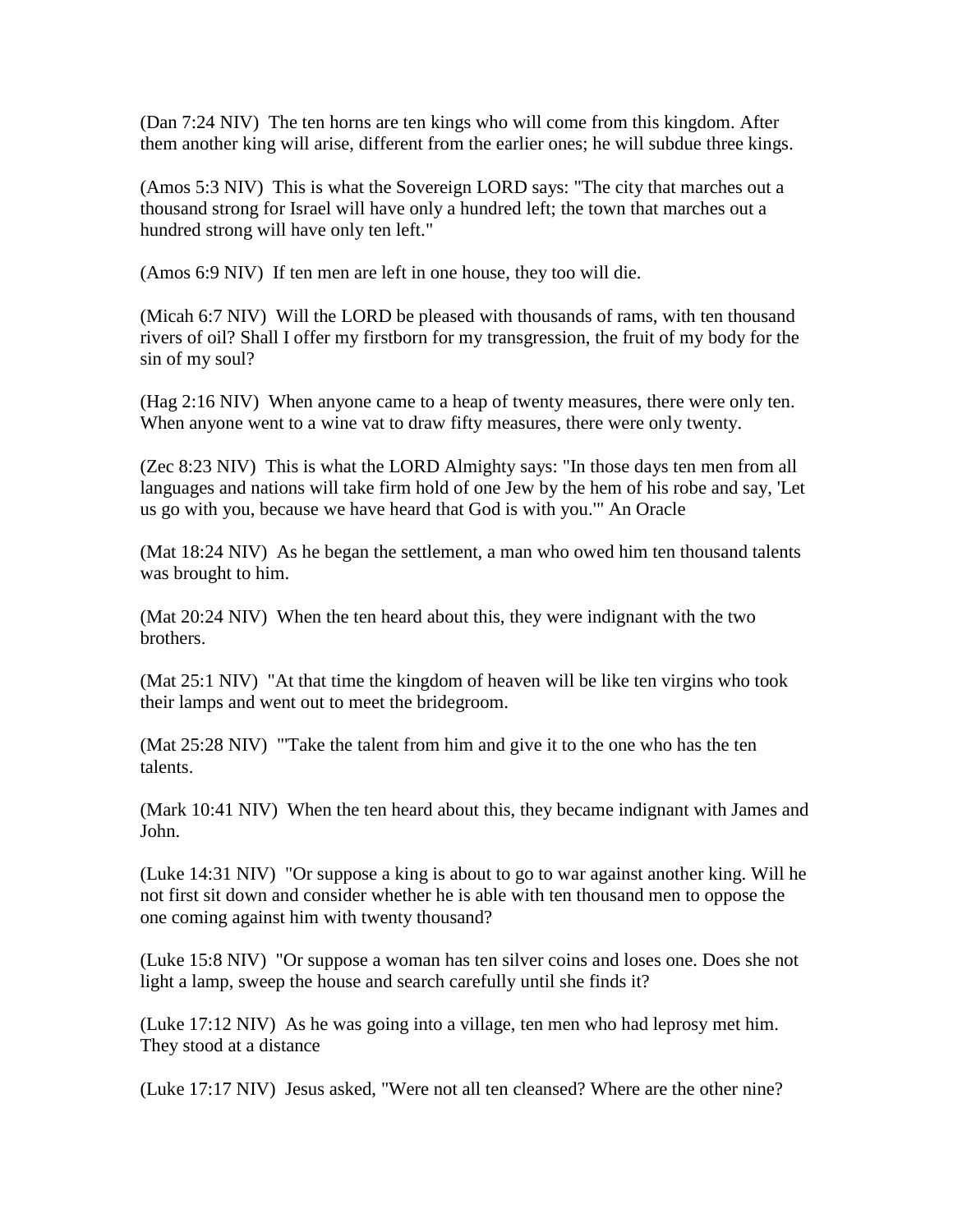(Luke 19:13 NIV) So he called ten of his servants and gave them ten minas. 'Put this money to work,' he said, 'until I come back.'

(Luke 19:16 NIV) "The first one came and said, 'Sir, your mina has earned ten more.'

(Luke 19:17 NIV) "'Well done, my good servant!' his master replied. 'Because you have been trustworthy in a very small matter, take charge of ten cities.'

(Luke 19:24 NIV) "Then he said to those standing by, 'Take his mina away from him and give it to the one who has ten minas.'

(Luke 19:25 NIV) "'Sir,' they said, 'he already has ten!'

One hundred

GE 17:17 Then Abraham fell on his face and laughed, and said in his heart, "Shall a child be born to a man who is one hundred years old? And shall Sarah, who is ninety years old, bear a child?"

Offspring, a **son**, to be given at **one hundred**. Completion of a promise at one hundred.

GE 33:19 And he bought the parcel of land, where he had pitched his tent, from the children of Hamor, Shechem's father, for one hundred pieces of money.

Cost of the land where he had pitched his tent. Willing to pay even for a place to put his tent.

EX 27:9 "You shall also make the court of the tabernacle. For the south side there shall be hangings for the court made of fine woven linen, one hundred cubits long for one side.

This marks the length of the **priestly** courtyard.

EX 38:25 And the silver from those who were numbered of the congregation was one hundred talents and one thousand seven hundred and seventy-five shekels, according to the shekel of the sanctuary:

One hundred associated with redemption.

DE 22:19 "and they shall fine him one hundred shekels of silver and give them to the father of the young woman, because he has brought a bad name on a virgin of Israel. And she shall be his wife; **he cannot divorce her all his days.**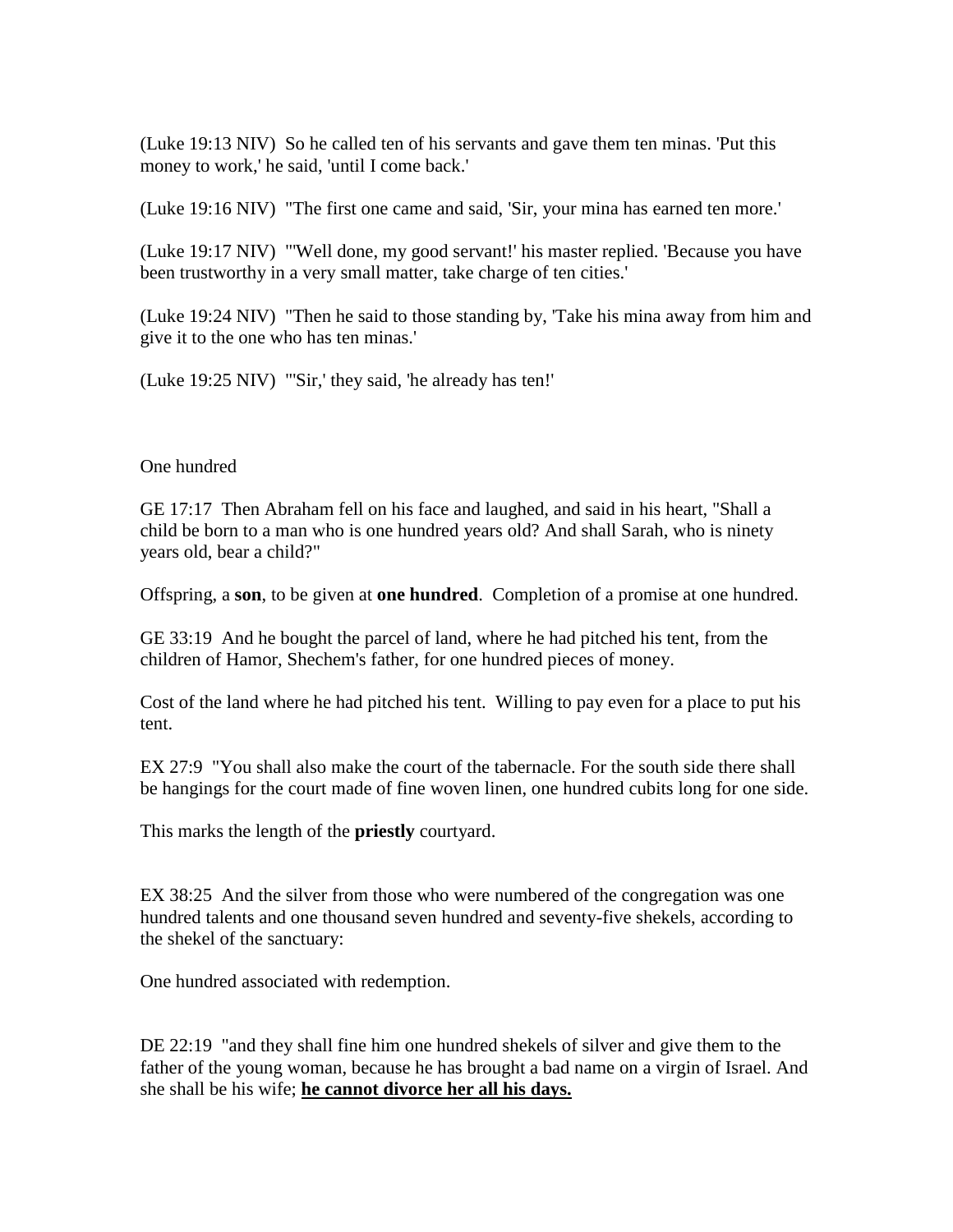Price paid for restitution for a virgins reputation being restored. We all become virgins in our Lords eyes under the blood of Christ.

JOS 24:32 The bones of Joseph, which the children of Israel had brought up out of Egypt, they buried at Shechem, in the plot of ground which Jacob had bought from the sons of Hamor the father of Shechem for one hundred pieces of silver, and which had become an inheritance of the children of Joseph.

Joseph (a type of Christ) had his bones buried in (the earth) a plot of ground paid for by Jacob (another type of Christ). Associated silver points toward redemption. Israel takes the bones back as they take the land.

Spiritual Strength of Christ embedded in his people due to his paying the price to restore his bride's reputation and provide redemption for them.

1SA 18:25 Then Saul said, "Thus you shall say to David: 'The king does not desire any dowry but **one hundred** foreskins of the Philistines, to take vengeance on the king's enemies.' " But Saul thought to make David fall by the hand of the Philistines.

To marry an unclean Kings daughter he had to expose the uncleanness of the gentiles as an act of vengeance of one who stood for the law. Christ did this by dying on the cross.

1SA 25:18 Then Abigail made haste and took two hundred loaves of bread, two skins of wine, five sheep already dressed, five seahs of roasted grain, **one hundred** clusters of raisins, and two hundred cakes of figs, and loaded them on donkeys.

In this case Abigail is an agent of grace preventing David from taking Vengeance. One hundred is part of the package that would mollify David's anger and it is associated with food for those that belonged to David's group. Abigail acts as The Two to provide food at the proper time.

Mollify with food. Cleanse with food. Those or the one that gives His living word to cleanse so as to produce a sanctified bride.

2SA 8:4 David took from him one thousand chariots, seven hundred horsemen, and twenty thousand foot soldiers. Also David hamstrung all the chariot horses, except that he spared enough of them for **one hundred** chariots.

He appropriated objects of warfare and saved only enough chariot horses for the purpose of pulling one hundred chariots for his own purposes. Those of his that work out his purpose for the majority.

2SA 16:1 When David was a little past the top of the mountain, there was Ziba the servant of Mephibosheth, who met him with a couple of saddled donkeys, and on them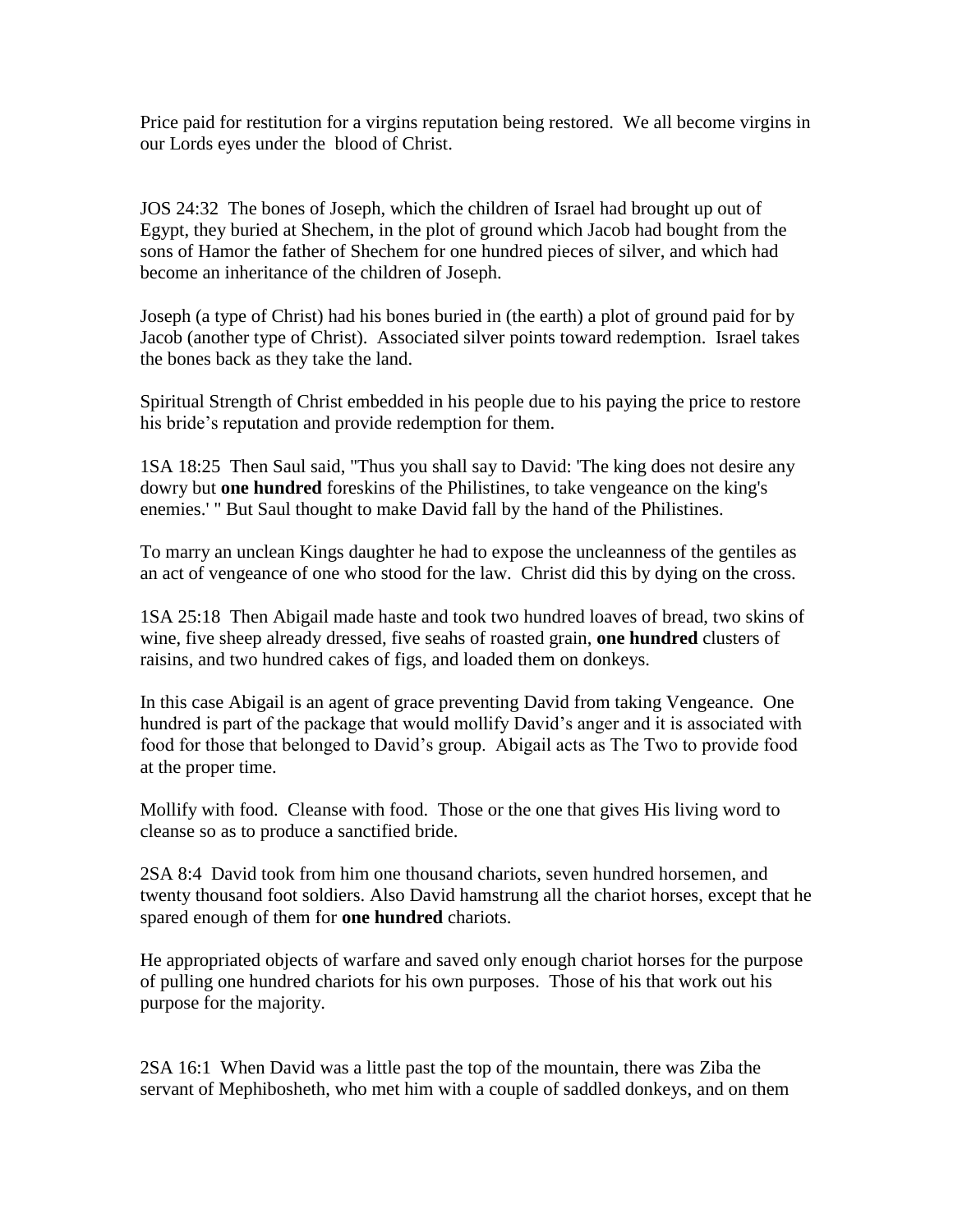two hundred loaves of bread, one hundred clusters of raisins, one hundred summer fruits, and a skin of wine.

Food to provide for David's time at Mahanaim. Food that would accompany during a time when restitution would be made.

1KI 7:2 He also built the House of the Forest of Lebanon; its length was **one hundred** cubits, its width fifty cubits, and its height thirty cubits, with four rows of cedar pillars, and cedar beams on the pillars.

Length of Solomon's house. Solomon being a type of the risen Christ. Warrior Priest. The house of the King  $=$  the bride of Christ

1KI 18:4 For so it was, while Jezebel massacred the prophets of the Lord, that Obadiah had taken **one hundred prophets** and hidden them, fifty to a cave, and had fed them with bread and water.)

These are those that may be types of the Two that will pay a great price to set the captives free at the end of this age completely indwelt by their Lord.

2KI 4:43 But his servant said, "What? Shall I set this before one hundred men?" He said again, "Give it to the people, that they may eat; for thus says the Lord: 'They shall eat and have some left over.' "

Food for leaders  $= 20$  barley loaves  $=$  intercessory prayer for mercy will procure all they need.

2KI 23:33 Now Pharaoh Necho put him in prison at Riblah in the land of Hamath, that he might not reign in Jerusalem; and he imposed on the land a tribute of one hundred talents of silver and a talent of gold.

Restitution for rebellion liked with redemption (silver).

2CH 3:16 He made wreaths of chainwork, as in the inner sanctuary, and put them on top of the pillars; and he made one hundred pomegranates, and put them on the wreaths of chainwork.

These two pillars are similar types of the Two. Each is marked with 100 pomegranates. Pomegranates are indicative of fruitfulness. Connect this with the meaning of 100 and we might get something like this; fruitfulness resulting from restitution being made for our rebellion.

The two having received from their high priest Christ will in turn provide Him with a tremendous return. The will be very fruitful in their production of those that must come to salvation leading to redemption.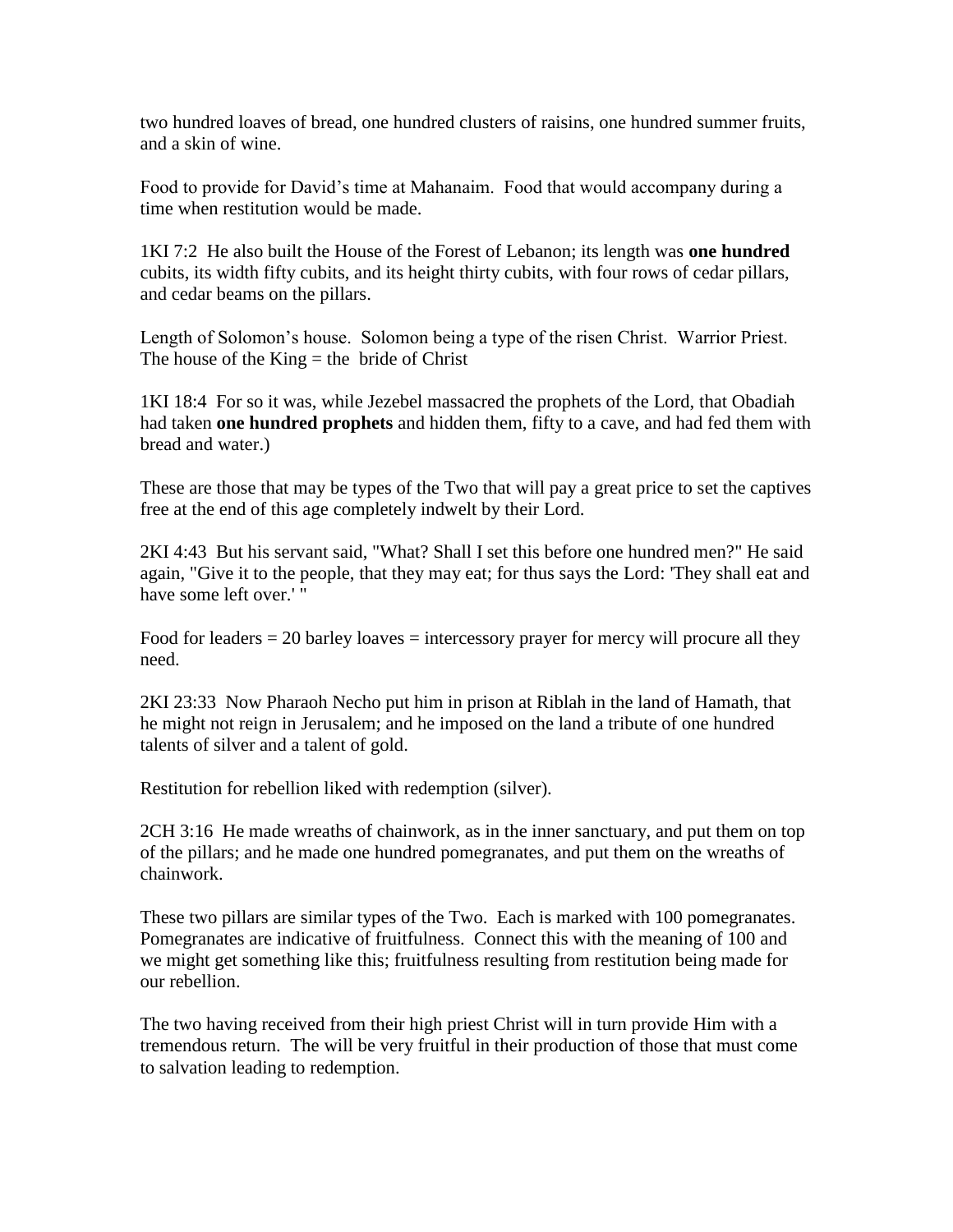2CH 4:8 He also made ten tables, and placed them in the temple, five on the right side and five on the left. And he made one hundred bowls of gold.

Righteous containers from which incense (prayers today) would be offered.

2CH 25:6 He also hired one hundred thousand mighty men of valor from Israel for one hundred talents of silver.

The cost to purchase redemption for His army.

2CH 29:32 And the number of the burnt offerings which the assembly brought was seventy bulls, one hundred rams, and two hundred lambs; all these were for a burnt offering to the Lord.

Connected pleasing the Lord.

EZR 2:69 According to their ability, they gave to the treasury for the work sixty-one thousand gold drachmas, five thousand minas of silver, and one hundred priestly garments.

Here one hundred is connected with the priesthood. This could mean the high priest (Christ), and the Two that flank him. It might even symbolize all those that minister before the Lord.

EZR 6:17 And they offered sacrifices at the dedication of this house of God, one hundred bulls, two hundred rams, four hundred lambs, and as a sin offering for all Israel twelve male goats, according to the number of the tribes of Israel.

The very main offering of dedication of the house of God. Probably Christ or the Two or both.

EZR 7:22 up to one hundred talents of silver, one hundred kors of wheat, one hundred baths of wine, one hundred baths of oil, and salt without prescribed limit.

Ezra was preparing to rebuild or restore the temple. At the end of this age as the Kingdom advances our Lord will issue an order for:

|                    | One hundred talents of silver = Those that would work salvation leading to redemption. |
|--------------------|----------------------------------------------------------------------------------------|
|                    | One hundred kors of wheat $=$ Spiritual food to be provided for growth leading to      |
| maturity           |                                                                                        |
|                    | One hundred baths of wine $=$ Work of the Holy Spirit through leadership for joy.      |
|                    | One hundred baths of oil $=$ Those will be anointed to serve for restoration.          |
| Salt without limit | $=$ So that all Christians will taste like Christ. Full fruit.                         |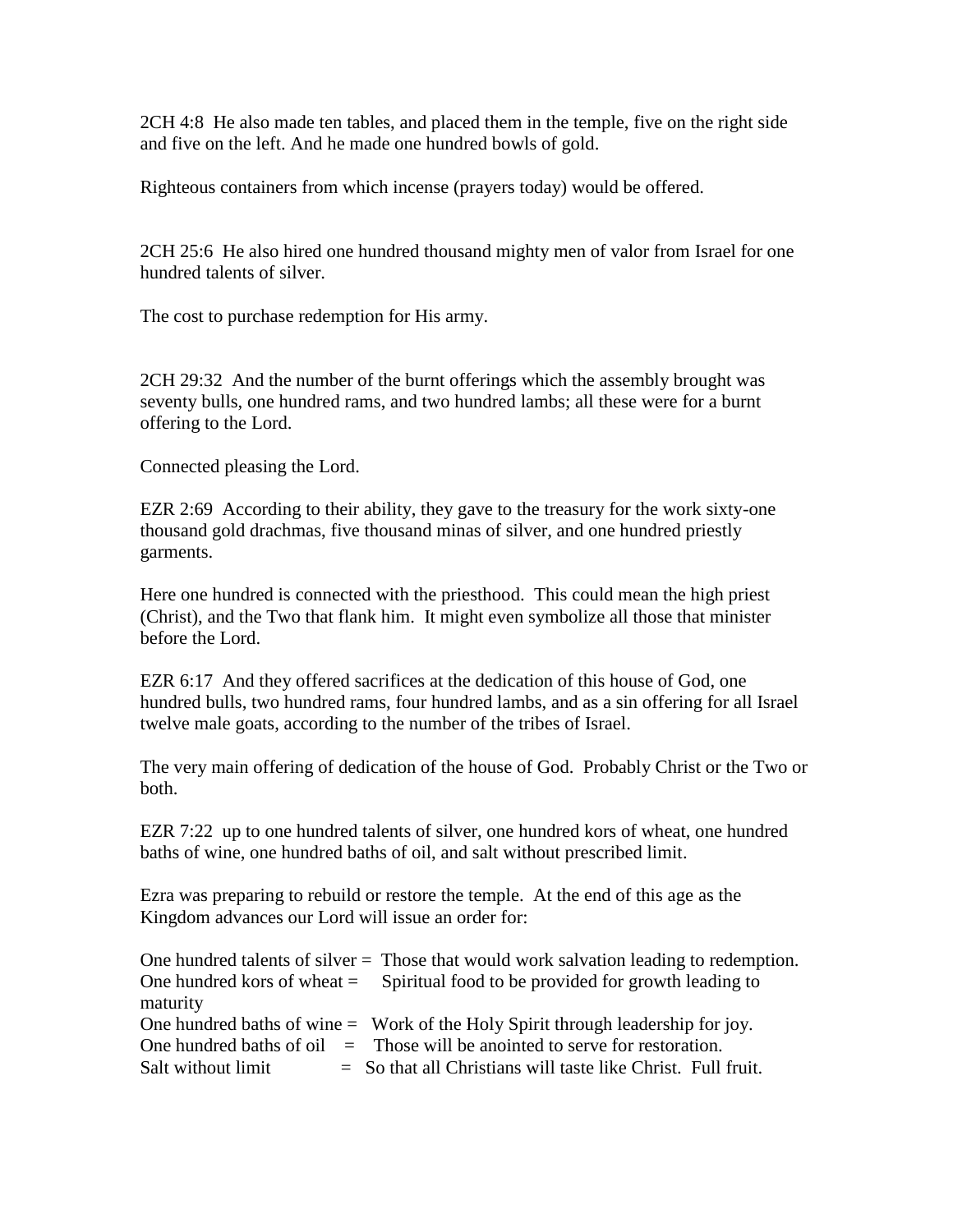ISA 65:20 "No more shall an infant from there live but a few days, Nor an old man who has not fulfilled his days; For the child shall die one hundred years old, But the sinner being one hundred years old shall be accursed.

Those that belong to Christ will live very long lives.

Those that do not belong to Christ will live short lives.

JER 52:23 There were ninety-six pomegranates on the sides; all the pomegranates, all around on the network, were one hundred.

Covered. Ninety-six divided by four gives 24 on each side. Twenty-four marks those that rule and reign with Christ. It marks The Two that flank Christ.

EZE 40:47 And he measured the court, one hundred cubits long and one hundred cubits wide, foursquare. The altar was in front of the temple.

One hundred and ten

JOS 24:29 Now it came to pass after these things that Joshua the son of Nun, the servant of the Lord, died, being one hundred and ten years old.